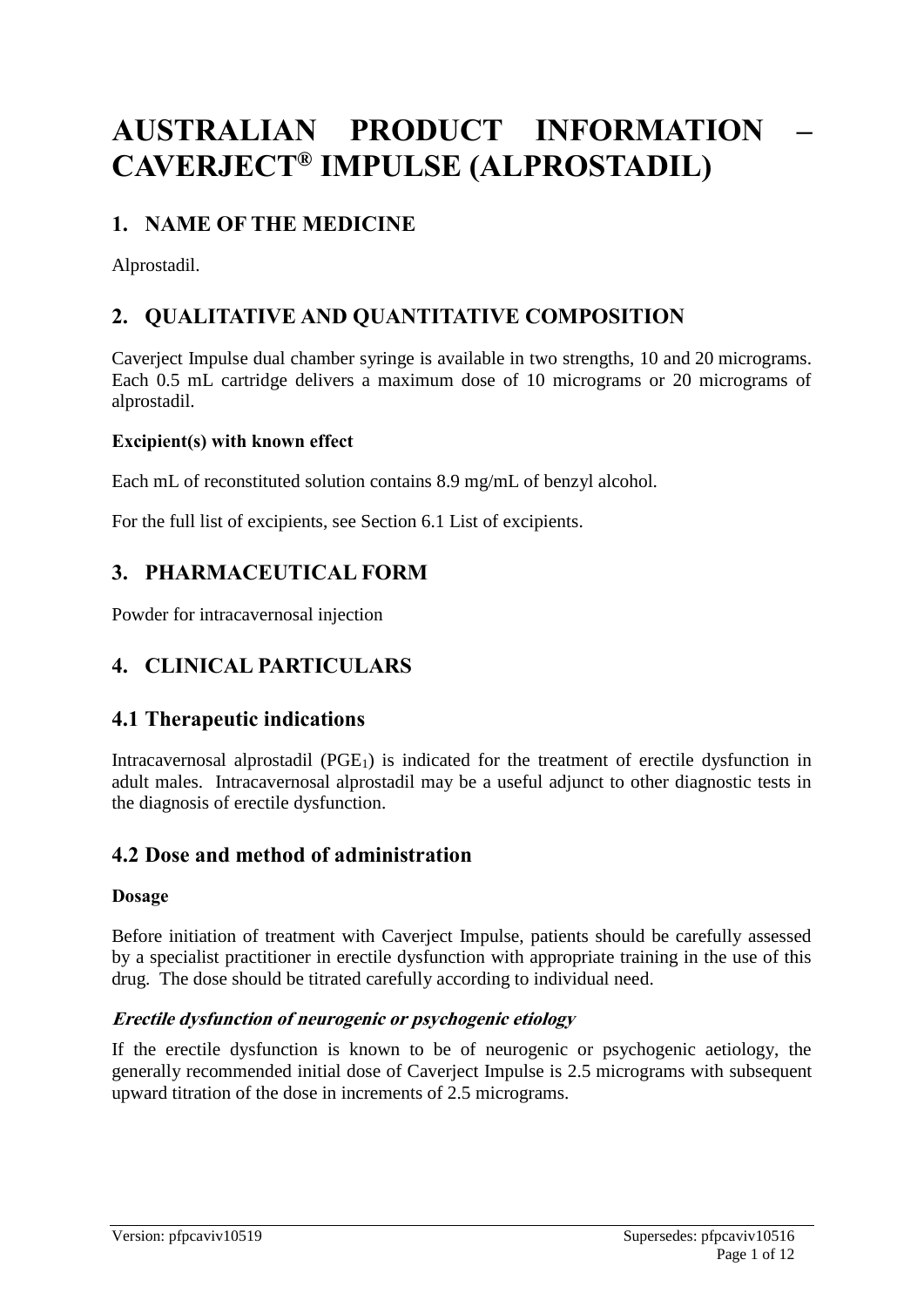#### **Erectile dysfunction of arteriogenic origin or due to other organic causes**

If the erectile dysfunction is known to be of arteriogenic origin or due to other organic causes, the generally recommended initial dose of Caverject Impulse is 5 micrograms with subsequent upward titration of the dose in increments of 5 micrograms.

#### **Caverject Impulse as an adjunct to the diagnosis of erectile dysfunction**

If the aetiology of the erectile dysfunction is unknown or the Caverject Impulse is being used as an adjunct in the diagnosis of impotence, the generally recommended initial dose of Caverject Impulse is 2.5 micrograms, with subsequent upward titration of the dose in increments of 2.5 micrograms.

The dose that is selected for self-injection treatment should provide the patient with an erection that is satisfactory for sexual intercourse. It is recommended that the dose administered produce an erection not exceeding one hour duration.

The majority of patients obtain a satisfactory response with doses in the range of 10- 20 micrograms. The maximum recommended frequency of injection is no more than once in a 24 hour period and no more than three times weekly.

#### **Method of administration**

Caverject Impulse is administered by direct intracavernosal injection.

The first injection of Caverject Impulse must be given by medically trained personnel. If self-administration is planned, the specialist should make an assessment of the patient's (or, as appropriate, the partner's) skill and competence with the procedure. After proper training and instruction, Caverject Impulse may be injected at home. While on self-injection treatment, it is recommended that the patient visit the specialist at periodic intervals. At that time, the efficacy and safety of the therapy should be assessed and the dose of Caverject Impulse should be adjusted if needed.

*Note:* (a) Caverject Impulse uses a superfine needle for administration. As with all superfine needles, the possibility of needle breakage exists. Needle breakage, with a portion of the needle remaining in the penis, has been reported and, in some cases, required hospitalisation and surgical removal. Careful patient instruction in proper handling and injection techniques may minimise the potential for needle breakage. The patient should be instructed that, if the needle is bent, it must not be used; and no attempt should be made to straighten a bent needle. A bent needle should be removed from the syringe and discarded; and a new, unused, sterile needle attached to the syringe.

(b) Instructions for the patient on how to use Caverject Impulse are provided in each pack and are also provided below. The instructions are a summary of the procedure for self-injection with Caverject Impulse and are intended only to support the instruction provided by medically qualified personnel after a patient has been assessed as competent to manage the procedure.

(c) The Caverject Impulse device is designed for single use in one patient only and should be discarded after use regardless of the dose given and any solution that may be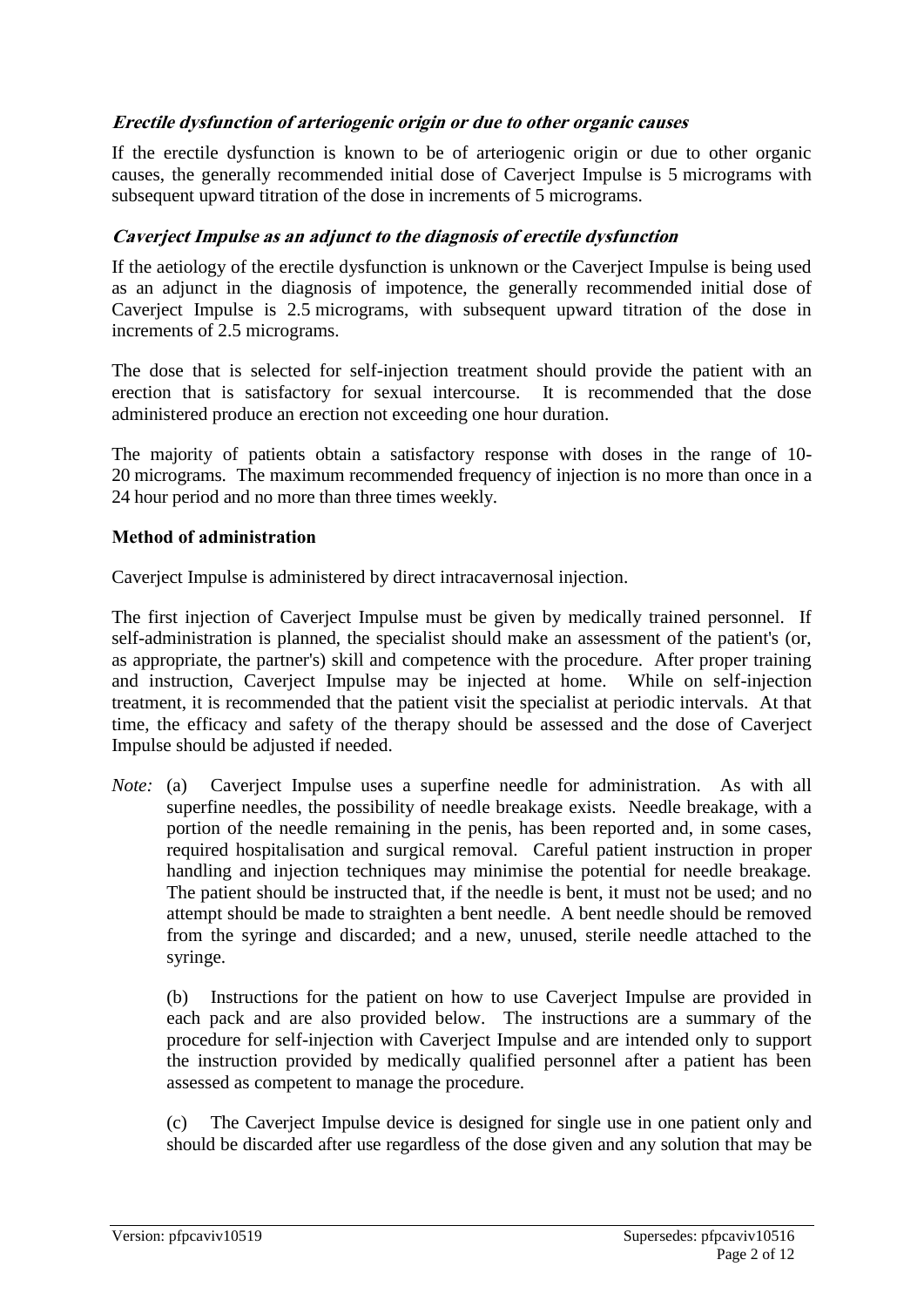left in the cartridge. The patient should be instructed regarding appropriate injection technique and disposal of the syringe and needle after each injection.

Caverject Impulse should be used as follows:

#### **1. Connect the needle to the device**

- Remove all pieces from the package.
- Clean the rubber membrane at the tip of the syringe using one of the alcohol swabs provided.
- Peel the foil from the needle cap.
- Attach the needle to the device by pressing the needle on to the tip of the device and turning clockwise until it is firmly in place.

#### **2. Remove the outer protective cap**.

- Hold the device with the needle pointing upwards.
- The plunger rod is now in the extended position.

#### **3. Reconstituting the powder and liquid**

- Turn the plunger rod until it stops. This automatically mixes the alprostadil powder and the diluent.
- Invert the device twice in order to make sure that the solution becomes evenly mixed. The solution should be clear.
- **DO NOT** use if it is cloudy or contains particles.

#### **4. Remove the inner protective cap**

- Hold the device with the needle pointing upwards.
- Carefully remove the inner protective cap from the needle.
- **Do NOT use if the needle is bent.**

#### **5. Remove air from the device**

• Keeping the device upright, press the plunger rod as far as it will go. A few drops will appear at the needle point and the solution will be free from bubbles.

#### **6. Dialling the right dose**

- Turn the end of the plunger rod slowly to choose the right dose.
- The number appearing in the window indicates the dose of the injection.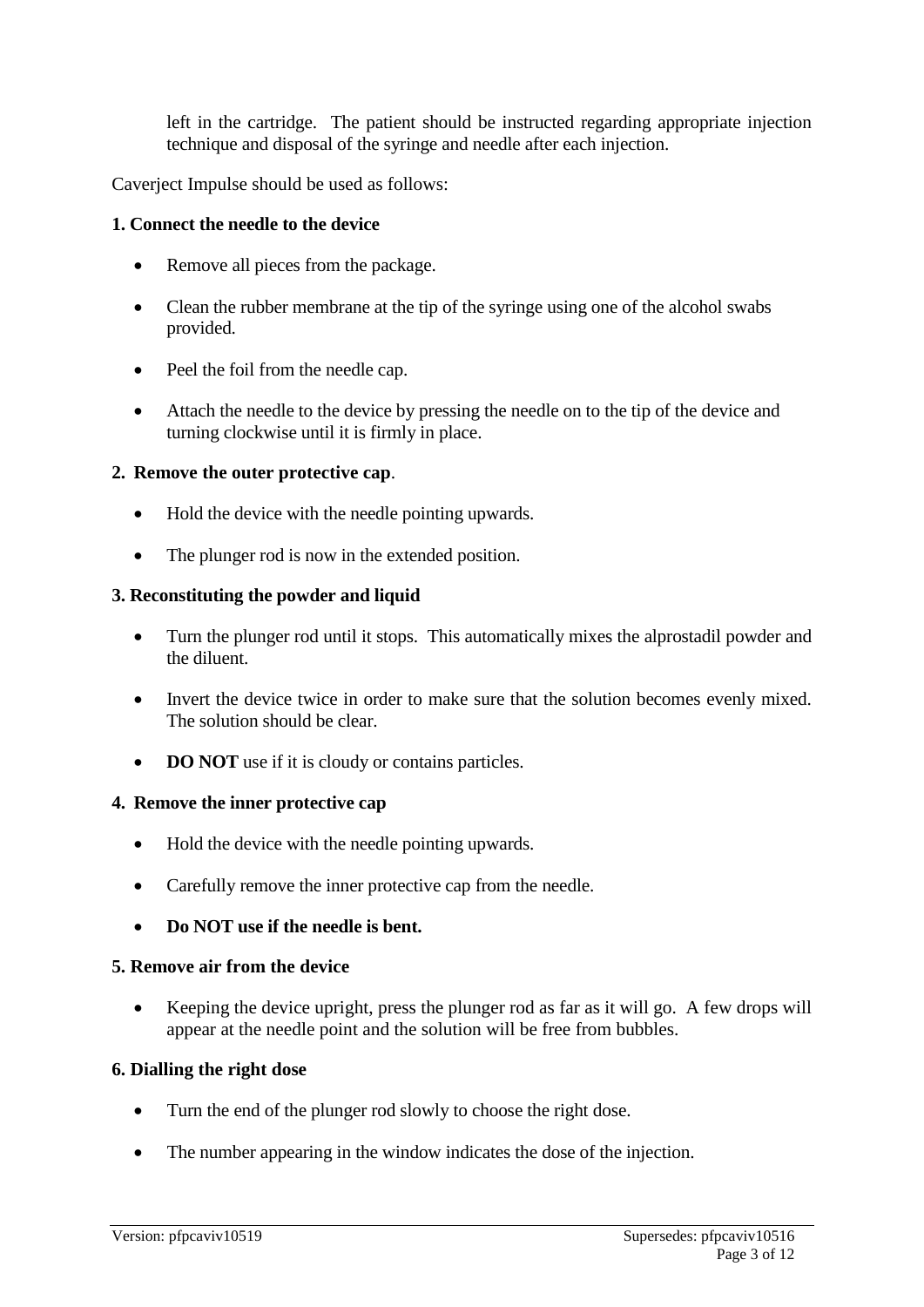If you make a mistake, continue to turn the plunger rod until you reach the correct dose.

### **7. Before inserting the needle**

- Stretch the penis straight out with the foreskin retracted in uncircumcised men.
- Clean the site with an alcohol swab.

#### **8. Inserting the needle**

- Inject into either of the two corpora cavernosa, avoiding any visible veins.
- Inject at 90 degrees to the skin; push the plunger firmly.
- **DO NOT** force the Caverject Impulse liquid from the syringe.
- After injecting, remove the needle and apply pressure to the injection site with the alcohol swab for about 5 minutes or until any bleeding stops.
- The penis should be massaged to help the alprostadil spread through it.
- Subsequent injections should be alternated between the two cavernosa. The injection site should be varied from the base of the penis to just proximal to the glans avoiding the midline and any veins.
- Injections should not be made into the underside of the penis.



This procedure should result in an erection that is adequate for intercourse for approximately 30-60 minutes. If the erection is sustained beyond 60 minutes the dose of Caverject Impulse should be halved for the next injection.

# **4.3 Contraindications**

Intracavernosal alprostadil should not be used in patients who have a known hypersensitivity to alprostadil, the active ingredient in Caverject Impulse, or any of the excipients, or in patients who have conditions that might predispose them to priapism such as sickle cell anaemia, multiple myeloma or leukaemia. Patients with pre-existing penile fibrosis should not be accepted into intracavernosal self-injection therapy. Caverject Impulse should not be used in patients with anatomical deformation of the penis, such as angulation, cavernosal fibrosis or Peyronie's disease.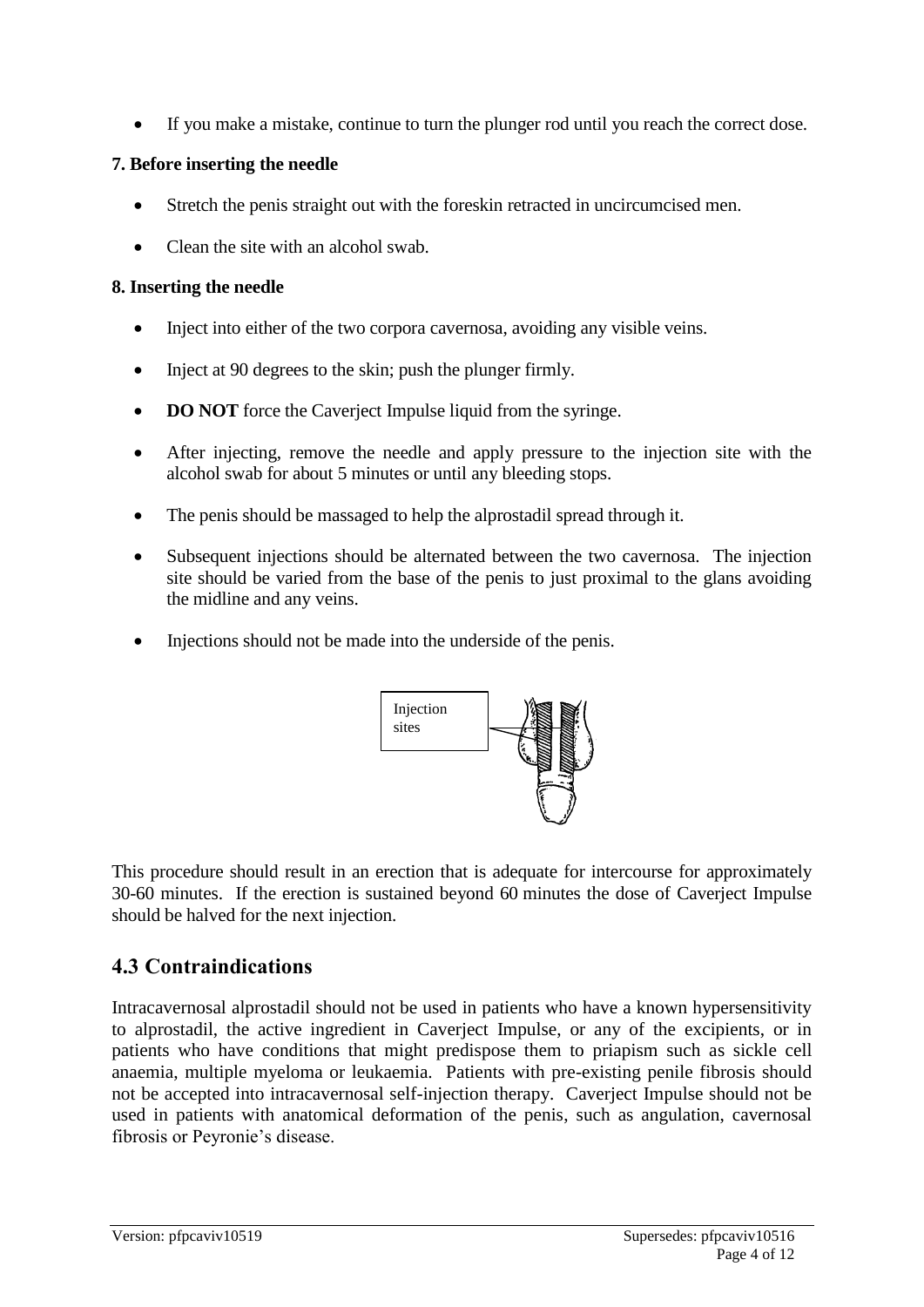Caverject Impulse should not be used in men for whom sexual activity is inadvisable or contraindicated. Caverject Impulse should not be used in women. It should not be used in children and is not for use in newborns (see Section 4.4 Special warnings and precautions for use).

Caverject Impulse should not be used in patients with penile implants.

### **4.4 Special warnings and precautions for use**

Underlying treatable medical causes of erectile dysfunction should be diagnosed and treated prior to initiation of therapy with Caverject Impulse.

Prolonged erection and/or priapism are known to occur following intracavernosal administration of vasoactive substances, including alprostadil. The treatment of priapism may include different approaches such as aspiration, intracavernosal injection of sympathomimetic amines or surgery. In evaluating a patient for alprostadil therapy, the physician should determine which of these interventions would be appropriate for the individual patient. Patients should be instructed to report to a physician any erection lasting for an overly prolonged time period, such as 4 hours or longer.

Painful erection is more likely to occur in patients with anatomical deformations of the penis. Penile fibrosis, such as angulation, phimosis, cavernosal fibrosis, fibrotic nodules and Peyronie's disease or plaques, may occur following the intracavernosal administration of Caverject Impulse. The occurrence of fibrosis may increase with increased duration of use of Caverject Impulse.

Patients should be carefully assessed for pre-existing penile fibrosis before initiation of treatment with intracavernosal Caverject Impulse. If pre-existing penile fibrosis is found, the patient should not be accepted into intracavernosal self-injection therapy. This assessment should be made during pharmacologically-induced erection. At regular visits the physician must examine the penis carefully, preferably in the erect state, for potential development of fibrotic changes. If there are signs of fibrotic complications, treatment with Caverject Impulse must be stopped immediately. During self-injection therapy, the patient must be instructed to report to the physician any unusual new adverse effects such as increased or new penile pain, penile bending, and/or nodule formation in the penile shaft.

Patients on anticoagulants such as warfarin or heparin may have an increased propensity for bleeding after the intracavernosal injection.

Caverject Impulse can induce a small amount of bleeding at the site of injection (see Section 4.8 Adverse effects (undesirable effects)). In patients infected with blood-borne diseases, this could increase the transmission of such diseases to the partner.

*NOTE: Use of intracavernosal alprostadil offers no protection from the transmission of sexually transmitted diseases. Patients prescribed alprostadil should be counselled about the protective measures that are necessary to guard against the spread of sexually transmitted diseases, including the human immunodeficiency virus (HIV) and blood-borne diseases.*

The bacteriostatic Water for Injections provided with Caverject Impulse contains benzyl alcohol, which is associated with severe adverse effects, including fatal "gasping syndrome" in paediatric patients. The minimum amount of benzyl alcohol at which toxicity may occur is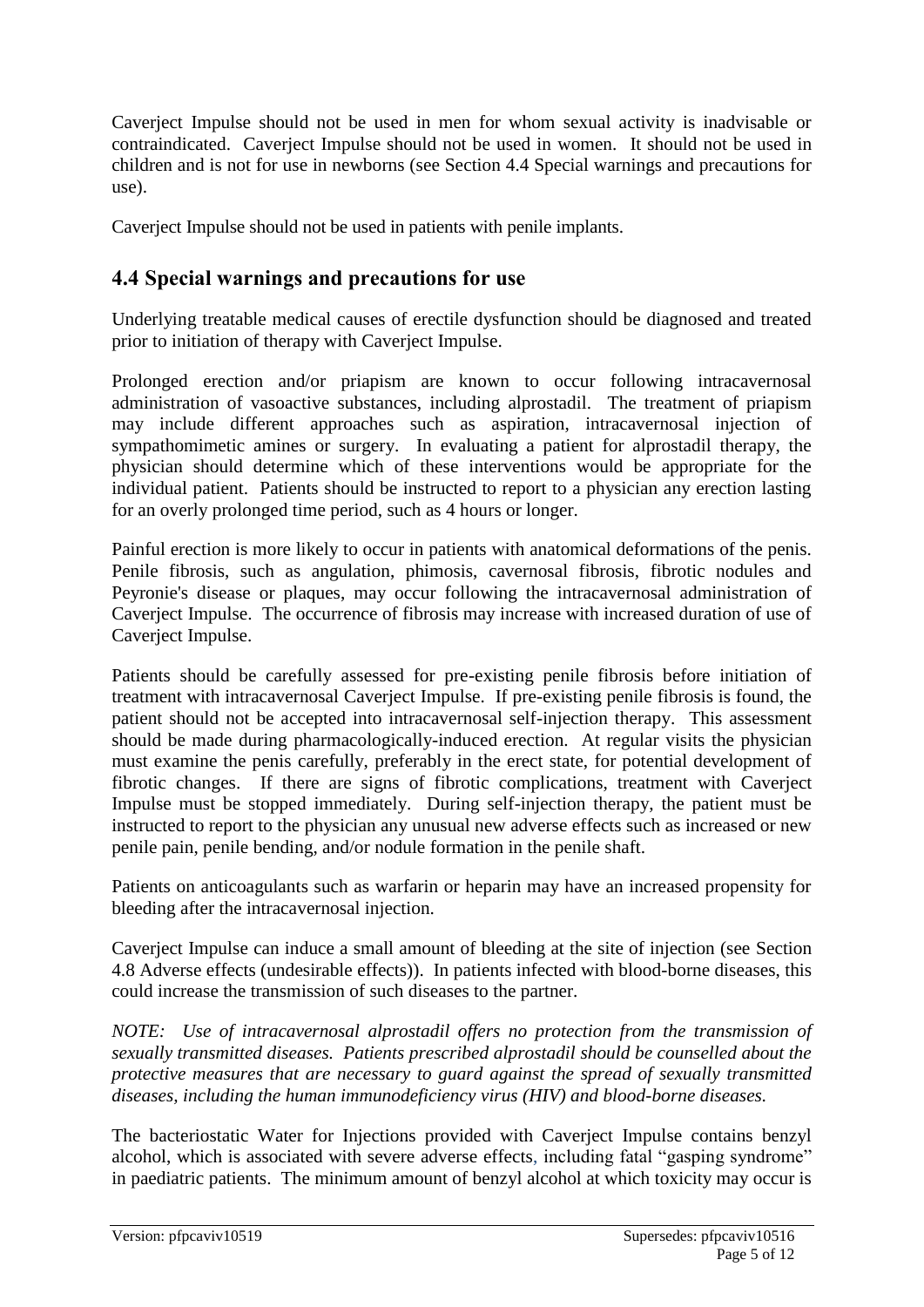unknown. The risk of benzyl alcohol toxicity depends on the quantity administered and the capacity of the liver and kidneys to detoxify the chemical. Premature and low birth weight infants may be more likely to develop toxicity.

The possibility of needle breakage exists with Caverject Impulse, and careful patient instruction in proper handling and injection techniques is required (see Section 4.2 Dose and method of administration).

#### **Use in the elderly**

No data available.

#### **Paediatric use**

Caverject Impulse should not be used in paediatric patients (see Section 4.3 Contraindications).

#### **Effects on laboratory tests**

The effects of this medicine on a person's ability to drive and use machines were not assessed as part of its registration.

### **4.5 Interactions with other medicines and other forms of interactions**

No known interactions. Caverject Impulse is not intended for co-administration with any other agent for the treatment of erectile dysfunction.

In clinical trials, concomitant use of agents such as antihypertensive drugs, diuretics, antidiabetic agents (including insulin), or non-steroidal anti-inflammatory drugs had no effect on the safety or efficacy of Caverject Impulse. The safety and efficacy of combinations of Caverject Impulse and other vasoactive agents have not been systematically studied.

Patients on anticoagulants such as warfarin or heparin may have an increased propensity for bleeding after the intracavernosal injection.

### **4.6 Fertility, pregnancy and lactation**

### **Effects on fertility**

Subcutaneous doses of  $PGE_1$  of up to 0.2 mg/kg/day does not adversely affect or alter rat spermatogenesis.

### **Use in pregnancy**

Caverject Impulse should not be used in women (see Section 4.3 Contraindications**)**. Alprostadil is an abortifacient and stimulates uterine smooth muscle. Since  $PGE<sub>1</sub>$  occurs naturally in seminal fluid at doses greater than would be achieved if the Caverject Impulse were inadvertently injected into the urethra, the injected alprostadil would not significantly increase the activity of the endogenous PGE<sub>1</sub>. However, patients should be advised that pregnant partners should discuss the use of Caverject Impulse with their obstetrician.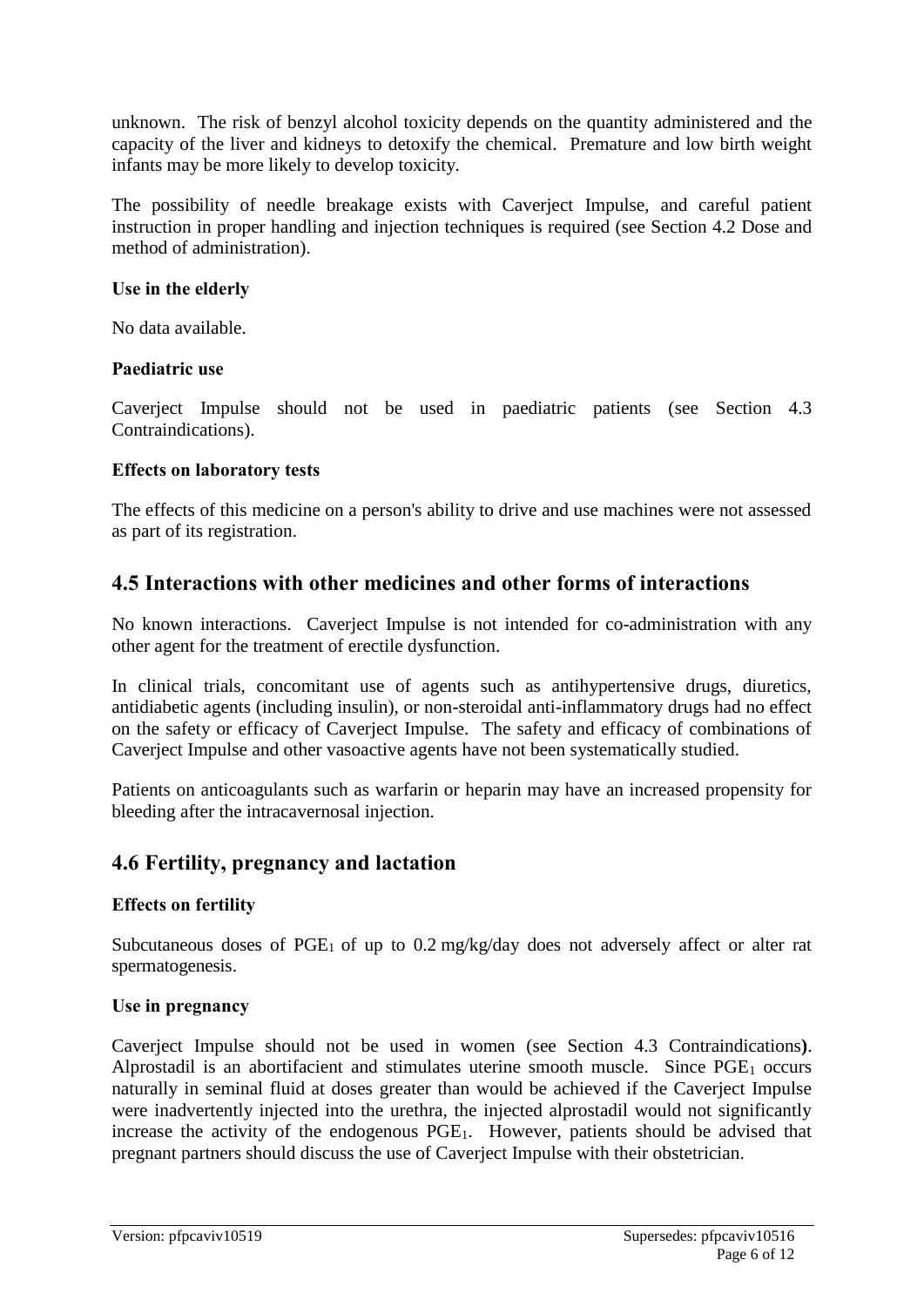#### **Use in lactation**

Caverject Impulse should not be used in women (see Section 4.3 Contraindications).

### **4.7 Effects on ability to drive and use machines**

No data available.

### **4.8 Adverse effects (undesirable effects)**

Based on a review of studies using alprostadil in the treatment of erectile dysfunction, the most frequently reported adverse reaction after intracavernosal injection of alprostadil was penile pain during erection, which was also described as a burning sensation or a tension in the penis. However, the occurrence of pain rarely interfered with sexual intercourse. Haematoma and ecchymosis at the site of injection, which was related to the injection technique rather than to the effects of alprostadil, occurred less frequently. In four clinical studies, the frequency of penile fibrosis (including Peyronie's disease, angulation, and fibrotic nodules) was 4.8%. Complete resolution of the fibrotic pathology was observed in 28% of the patients. Prolonged erection (defined as an erection that lasts for 4 to 6 hours) after intracavernosal administration of Caverject Impulse was reported in 4% of patients. The frequency of priapism (defined as an erection that lasts 6 hours or longer) was 0.4%. In the majority of cases, spontaneous detumescence occurred.

| <b>System Organ Class</b> | <b>Adverse Drug Reactions</b>                            |
|---------------------------|----------------------------------------------------------|
| Infections and            | <b>Yeast infection</b>                                   |
| infestations              |                                                          |
| Reproductive system       | Scrotal oedema                                           |
| and breast disorders      | Scrotal disorder (redness, pain, spermatocele)           |
|                           | Testicular disorder (warmth, swelling, mass, thickening) |
|                           | Testicular pain                                          |
|                           | Haemosiderin deposits in the penis                       |
|                           | Painful erection                                         |
|                           | Ejaculation abnormal                                     |
|                           | Penile deviations                                        |
|                           | <b>Irritation</b>                                        |
|                           | Penile warmth                                            |
|                           | <b>Balanitis</b>                                         |
|                           | Priapism                                                 |
|                           | Pelvic pain                                              |
|                           | Perineal pain                                            |
|                           | Genital pain                                             |
|                           | Phimosis                                                 |
| Renal and urinary         | Haematuria                                               |
| disorders                 | Urinary frequency                                        |
|                           | Urinary urgency                                          |
|                           | Urination impaired                                       |

Adverse reactions reported by less than 1% of patients in clinical studies are listed below: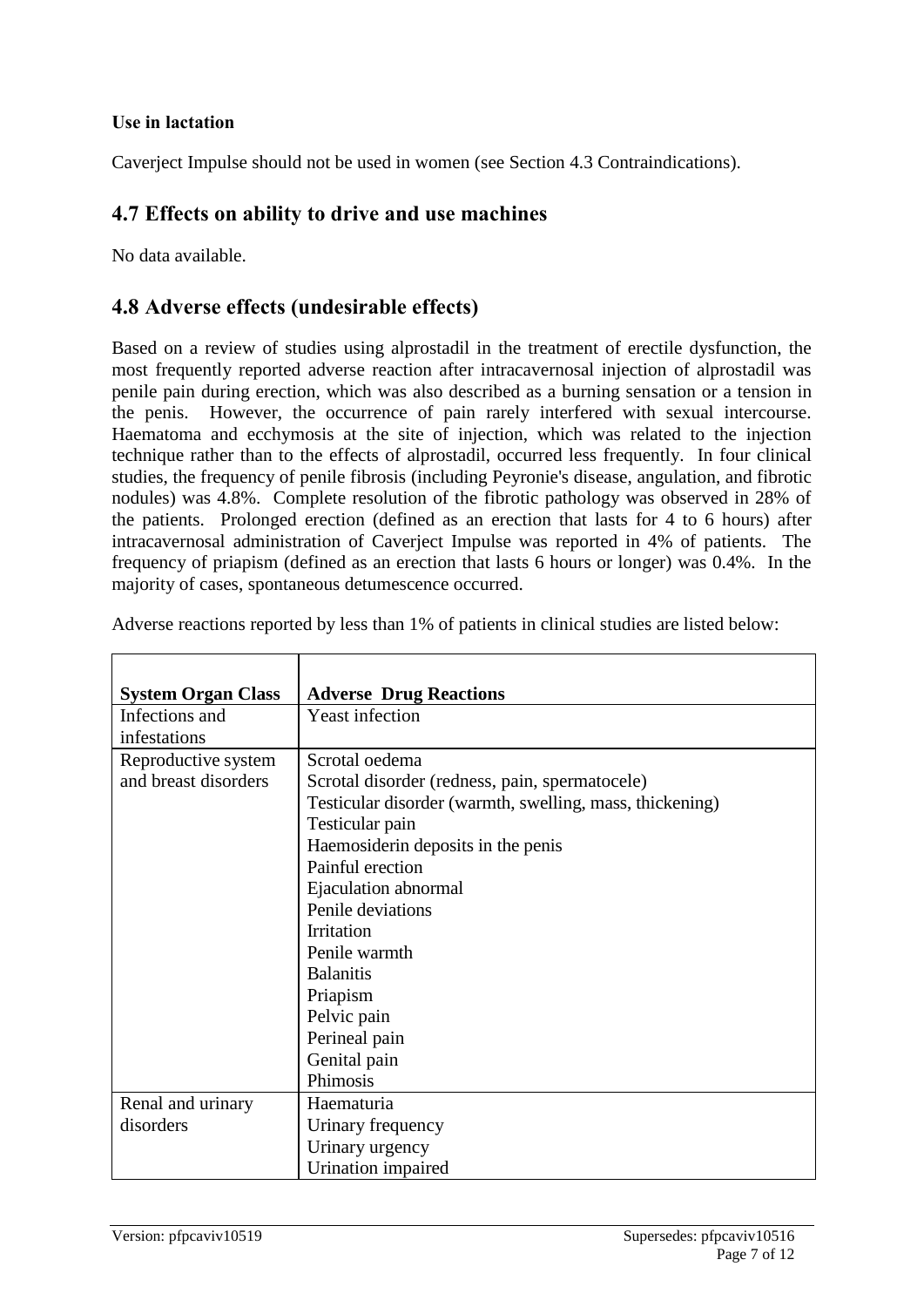| <b>System Organ Class</b> | <b>Adverse Drug Reactions</b>          |
|---------------------------|----------------------------------------|
|                           | Urethral bleeding                      |
| Cardiac disorders         | Supraventricular extrasystoles         |
|                           | Arrhythmia                             |
| Vascular disorders        | Hypotension                            |
|                           | Peripheral vascular disorder           |
|                           | Vasodilatation                         |
|                           | Venous leak                            |
|                           | Vagal shock                            |
| Nervous system            | Vasovagal reaction                     |
| disorders                 | Hyperaesthesia (systemic)              |
|                           | <b>Numbness</b>                        |
|                           | Sensitivity                            |
|                           | Collapse                               |
|                           | <b>Dizziness</b>                       |
|                           | Headache                               |
| Eye disorders             | Mydriasis                              |
| Skin and                  | Rash                                   |
| subcutaneous tissue       | Pruritus                               |
| disorders                 | Diaphoresis                            |
|                           | Erythema                               |
| Musculoskeletal,          | Leg cramps                             |
| connective tissue and     | Localised pain (buttocks, leg or back) |
| bone disorders            |                                        |
| General disorders and     | Injection site haemorrhage             |
| administration site       | Injection site inflammation            |
| conditions                | Injection site oedema                  |
|                           | Injection site pruritus                |
|                           | Injection site swelling                |
|                           | Non-generalised weakness               |
| Gastrointestinal          | Nausea                                 |
| disorders                 | Dry mouth                              |
| Investigations            | Blood creatinine increased             |
|                           | Changes in blood pressure              |

In some patients, these adverse events may be related to the injection procedure rather than to the pharmacological effects of alprostadil.

#### **Reporting suspected adverse effects**

Reporting suspected adverse reactions after registration of the medicinal product is important. It allows continued monitoring of the benefit-risk balance of the medicinal product. Healthcare professionals are asked to report any suspected adverse reactions at [www.tga.gov.au/reporting-problems.](http://www.tga.gov.au/reporting-problems)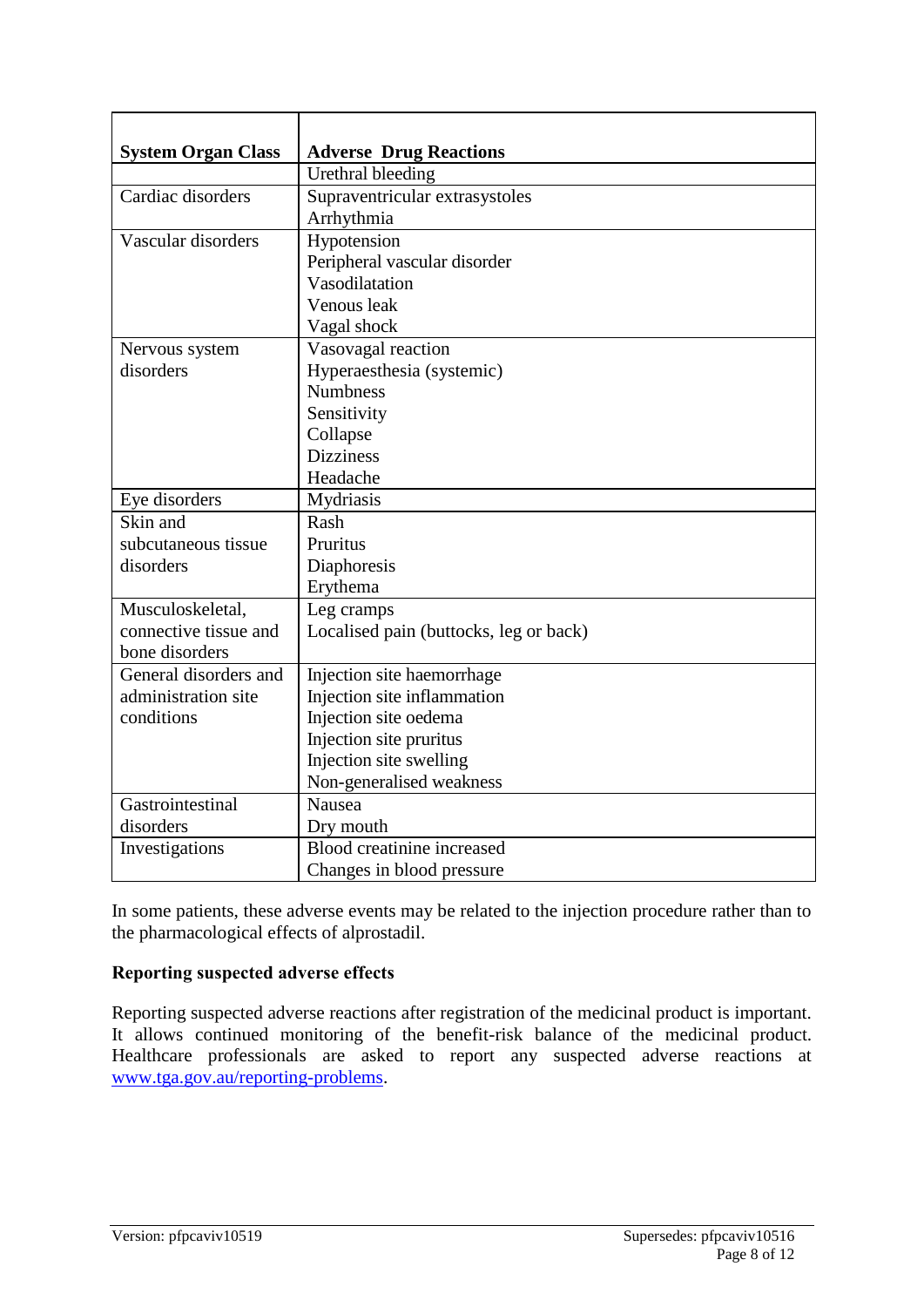### **4.9 Overdose**

Overdose data is limited. The pharmacologic signs of alprostadil are similar in all animal species and include depression, soft stool or diarrhoea and rapid breathing.

In man, prolonged erection and/or priapism are known to occur following intracavernosal administration of vasoactive substances, including alprostadil. Patients should be instructed to report to a physician any erection lasting for a prolonged time period, such as 4 hours or longer. Prolonged erection or priapism (lasting more than 6 hours) should be treated to prevent tissue hypoxia and possible necrosis.

The treatment of priapism may include different approaches such as aspiration, intracavernosal injection of sympathomimetic amines or surgery.

There is no antidote for alprostadil overdose. Treatment is symptomatic and supportive. Support respiratory and cardiac function. Monitor pulmonary function, vital signs, ECG, pulse oximetry, and fluid and electrolyte status in patients with significant diarrhoea.

For information on the management of overdose, contact the Poisons Information Centre on 13 11 26 (Australia).

# **5. PHARMACOLOGICAL PROPERTIES**

### **5.1 Pharmacodynamic properties**

#### **Mechanism of action**

Alprostadil (PGE<sub>1</sub>) is one of a family of naturally occurring acidic lipids. Vasodilation and inhibition of platelet aggregation are among the most notable pharmacological effects. In regard to the penile structures, in most animal species tested, alprostadil had relaxant actions on retractor penis and corpus cavernosum urethrae *in vitro*. Alprostadil also relaxed isolated preparations of human corpus cavernosum and spongiosum as well as cavernous arterial segments contracted by either noradrenaline or PGE2a. In pigtail monkeys (*Macaca nemestrina*), alprostadil increased cavernous arterial blood flow *in vivo.* The degree and duration of cavernous smooth muscle relaxation in this animal model was dose-dependent.

Alprostadil, when given by intracavernosal injection, induces erection in men with erectile dysfunction. The erection usually starts within 5 - 20 minutes after injection and the duration of erection is dose-dependent. Alprostadil induces erection by relaxation of trabecular smooth muscle and by dilation of cavernosal arteries. This leads to expansion of lacunar spaces and entrapment of blood by compressing venules against the tunica albuginea, a process referred to as the corporal veno-occlusive mechanism.

#### **Clinical trials**

No data available.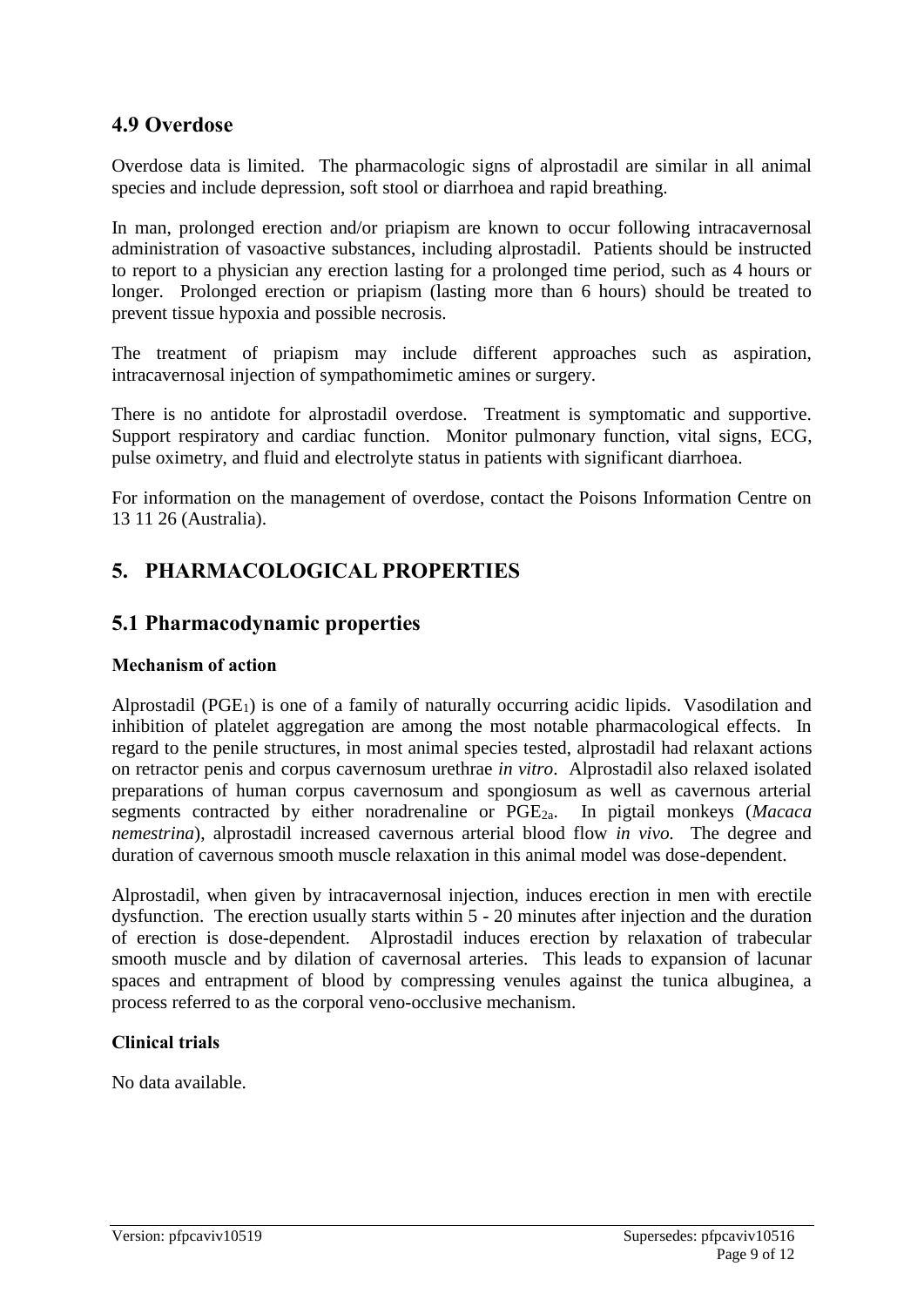# **5.2 Pharmacokinetic properties**

The pharmacokinetics of intravenously administered alprostadil has been extensively studied. When administered intravenously to man, alprostadil is rapidly transformed to relatively inactive metabolites. In healthy men, 70% to 90% of alprostadil is extensively extracted and metabolised in a single pass through the lungs, resulting in a metabolic half-life of less than one minute. After intracavernosal administration, levels of alprostadil and its primary metabolite 15-oxo-13,14-dihydro-PGE<sub>1</sub> are elevated in the cavernosa. No intact alprostadil is detected in the peripheral circulation, and levels of the 15-oxo-13,14-dihydro-PGE<sup>1</sup> metabolite are not significantly elevated in the peripheral circulation after intracavernosal administration.

# **5.3 Preclinical safety data**

### **Genotoxicity**

No potential for mutagenic activity or genetic toxicity was revealed in assays of gene mutation in bacterial and mammalian cells, or in DNA damage assays with alprostadil. Limited data are available to assess the mutagenic potential of this formulation.

### **Carcinogenicity**

Long term carcinogenicity studies have not been performed with this formulation.

# **6. PHARMACEUTICAL PARTICULARS**

## **6.1 List of excipients**

The front compartment contains:

- lactose monohydrate
- alfadex
- sodium citrate dihydrate
- hydrochloric acid solution and/or sodium hydroxide solution (used for pH adjustment).

The rear compartment contains:

- bacteriostatic Water for injections
- benzyl alcohol.

## **6.2 Incompatibilities**

This product is not intended to be administered with other intracavernosal medications.

## **6.3 Shelf life**

In Australia, information on the shelf life can be found on the public summary of the Australian Register of Therapeutic Goods (ARTG). The expiry date can be found on the packaging.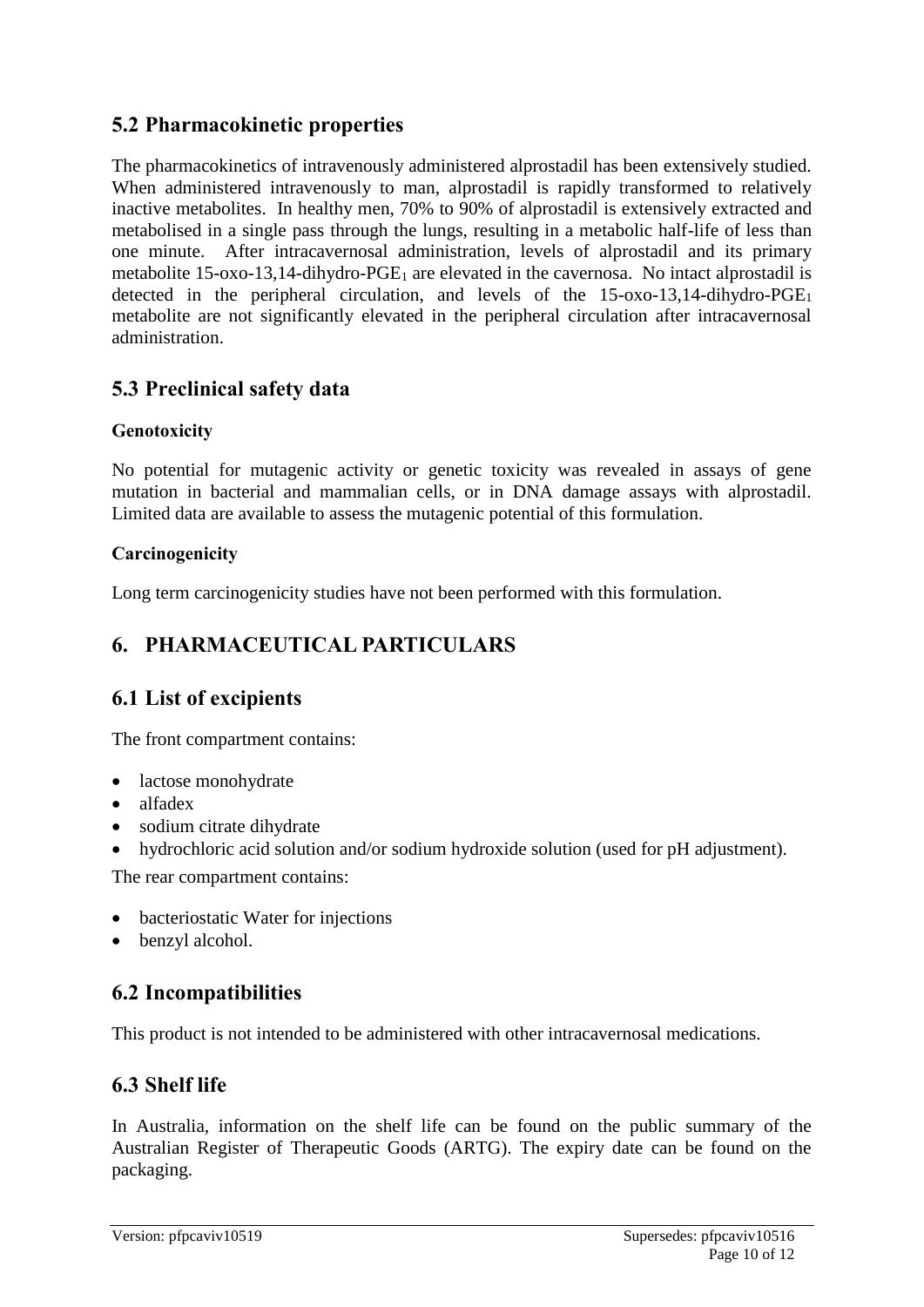# **6.4 Special precautions for storage**

### *Unreconstituted product*

Store below 25°C. Protect from moisture.

### *Reconstituted solution*

To reduce microbiological hazard use as soon as possible. If storage is necessary, hold at 2- 8<sup>o</sup>C (Refrigerate. Do not freeze.) for not more than 24 hours.

Only the accompanying diluent (bacteriostatic Water for Injections preserved with benzyl alcohol) should be used for reconstituting Caverject Impulse.

# **6.5 Nature and contents of container**

The Caverject Impulse dual chamber type 1 glass cartridge is assembled as a single unit in a disposable syringe device consisting of a front sleeve and finger-grip/plunger assembly. The syringe device is designed to deliver a single dose only.

Caverject Impulse dual chamber syringe is available in two strengths, 10 and 20 micrograms. In order to increase dosage flexibility, each syringe is capable of delivering 25% dosage increments:

Caverject Impulse 10 micrograms: 2.5, 5.0, 7.5, 10 micrograms.

Caverject Impulse 20 micrograms: 5.0, 10, 15, 20 micrograms.

Caverject Impulse is supplied in packs of 2. Each pack contains 2 x 29 G needles and four alcohol swabs.

## **6.6 Special precautions for disposal**

In Australia, any unused medicine or waste material should be disposed of by taking to your local pharmacy.

## **6.7 Physicochemical properties**

### **Chemical structure**

The non-proprietary name is alprostadil, Prostaglandin  $E_1$ , (PGE<sub>1</sub>) and the chemical name is  $(11\alpha, 13E, 15S)$ -11,15-dihydroxy-9-oxoprost-13-en-1-oic acid. The molecular weight is 354.49.

Alprostadil is the naturally occurring form of  $PGE<sub>1</sub>$ .

Alprostadil is a white to off-white crystalline powder with a melting point between 115°C - 116°C and has a molecular weight of 354.49. Alprostadil is practically insoluble in water with a solubility of 8,000 micrograms in 100 mL double distilled water at 35°C. The structural formula is as follows: